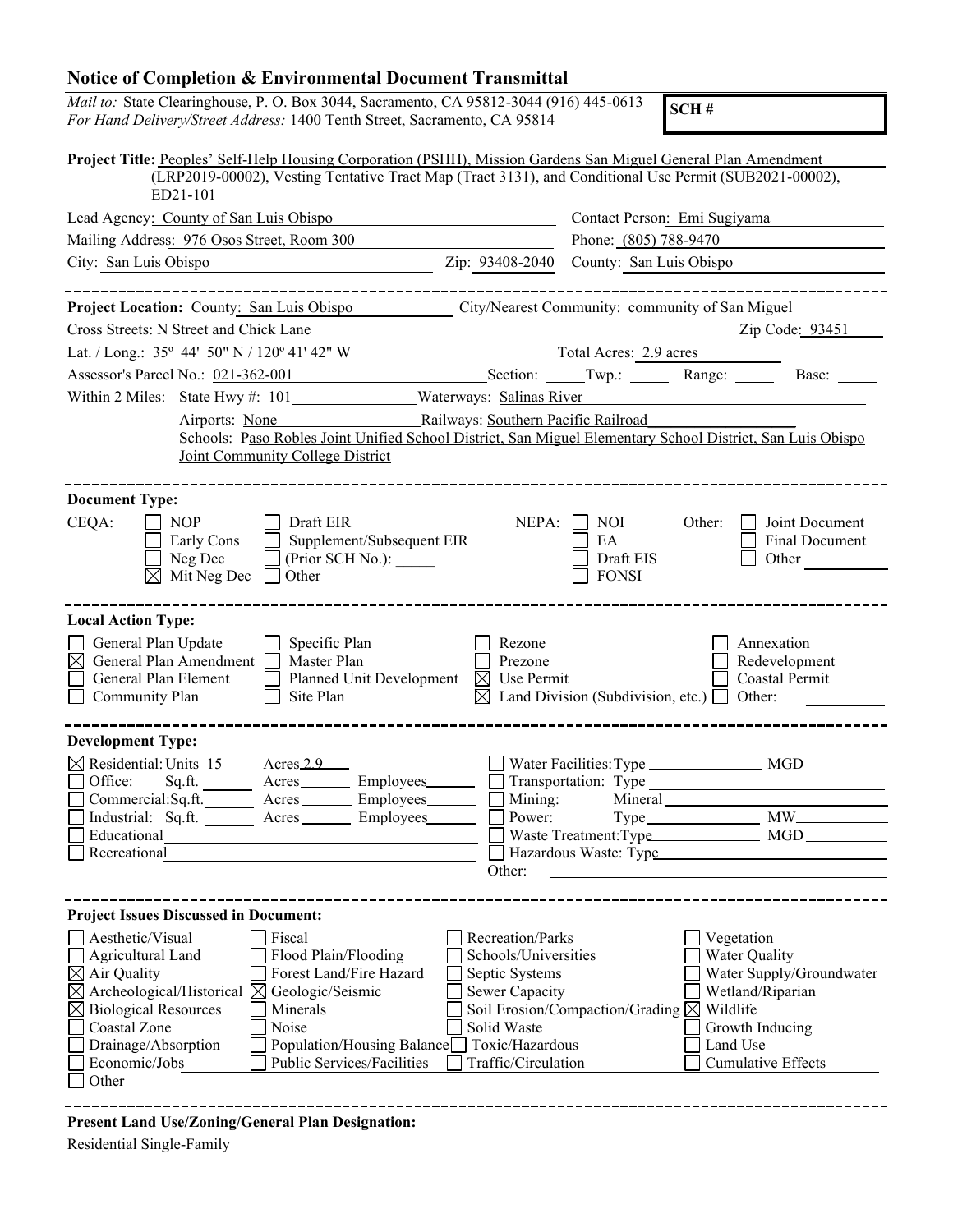## **Project Description:**

A request by Peoples' Self-Help Housing Corporation (PSHH) for a General Plan Amendment (LRP2019-00002) to remove the 60-parcel limitation from the Mission Gardens site in San Miguel (County Code Section 22.104.060.F.2) and a Vesting Tentative Tract Map (Tract 3131) and concurrent Conditional Use Permit (SUB2021-00002) to subdivide an existing 4.69-acre parcel (APN 021-362-001) into 16 lots consisting of 15 residential parcels ranging from 5,622-square-feet to 13,892-square-feet, a 1.81-acre open space lot, construction of 15 affordable single-family residences. This project is a Planned Residential Development and includes the demolition of an existing 1,310 square-foot residence. The project will result in the disturbance of 2.9 acres, including 1,300-cubic yards of cut, and 4,100-cubic yards of fill. The project is within the Residential Single-Family land use category and is located at 1051 Wimer Way in the community of San Miguel. The site is located in the Salinas River Sub-Area of the North County Planning Area.